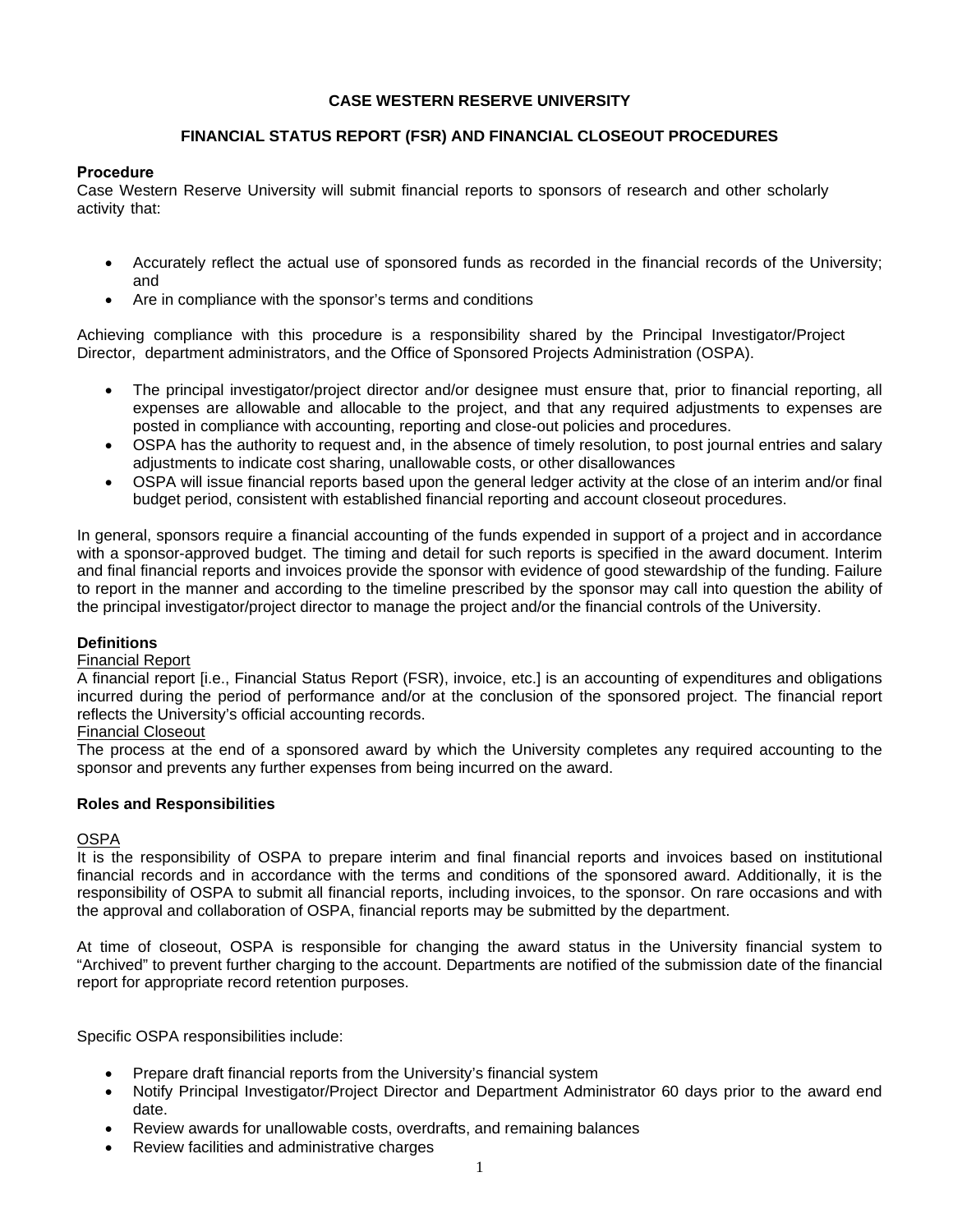- Prepare and approve the interim and final financial report or invoice and submit to sponsor
- Notify departments of the date on which the final financial report or invoice was submitted to the sponsor to facilitate and comply with the University's record retention policy.
- Archive the PeopleSoft speedtype and project once all financial obligations have been satisfied
- Track outstanding receivables, send out past-due notices, and communicate progress with the academic unit
- Adjust the budget in the University's financial systems to match final reported costs
- Coordinate financial audits of sponsored projects by federal or external auditors.
- Facilitate the settlement of uncollectible issues.
- Maintain financial records according to records retention policy.

#### Principal Investigator/Project Director and Department Administrators

The Principal Investigator/Project Director and Department Administrator must review draft interim and/or final financial reports, communicate changes and additional information to OSPA, and return the draft FSR, signed by the department administrator and/or the Principal Investigator, generally, no less than 14 days prior to sponsor's reporting deadline or other deadline assigned by OSPA. Draft interim and/or final financial reports that are not returned within the specified period will be submitted to the sponsor based on University financial records without departmental approval. Except in unusual circumstances approved by OSPA, the University will not file final financial reports that show unliquidated obligations or commitments. For example, as stated in the NIH Grants Policy Statement, "Final FSRs must have no unliquidated obligations (except for training grants) and must indicate the exact balance of unobligated funds." Departments are responsible for clearing any and all cost overruns.

Specific Principal Investigator/Project Director and Department Administrator responsibilities include:

- Review financial reports to determine that financial records accurately reflect the use of sponsor funds
- Ensure expenditures are in compliance with the terms and conditions of the sponsored award and University policy
- Review draft report award accounts for potential unallowable costs, overdrafts, and transfers to a nonsponsored award
- Provide documentation to support the mapping of University General Ledger expenditure types to sponsorrequested budget categories
- Provide information to support timely interim and final financial reporting
- Finalize charges with internal service providers and provide new charging instructions for ongoing expenses.
- Prepare request for no-cost-extension or carry forward request to sponsor and submit them thru OSPA or, for School of Medicine (SOM) awards, through the SOM Office of Grants and Contracts not less than 15 days prior to the budget end date
- Assist in resolving collection issues
- Review all outstanding procurement commitments generally no less than 30 days prior to the filing of the final financial report to determine whether they should be cancelled, transferred, and/or paid
- Retain financial records according to the Records Retention policy

# **PROCEDURES**

### **FSR Process Overview**

For projects requiring financial reports, as indicated on the Notice of Award, the Sponsored Projects Accounting unit of OSPA will submit a draft report of expenditures to the department administrator for review and approval of the Principal Investigator. This report will include the sponsor's report form, the recap sheet **(in Excel format**), adjustment/comment sheet and any other supporting documentation needed for departmental review, such as salary analysis.

The recap sheet will summarize expense activity for the current reporting period. The adjustment/comment sheet will indicate any adjustments needed, such as the removal of after end date charges, unallowable expenses, over expenditures, etc. Comments on the adjustment sheet will mention items that need to be addressed and other items, such as unexpended balances, commitments, and/or unobligated balances.

The draft report is sent **electronically** by Sponsored Project Accounting to the Principal Investigator/Project Director and the Department Administrator **no later than 30 days** prior to the sponsor's deadline. The Principal Investigator/Project Director and Department Administrator **will have 14 days** to review the draft report and return it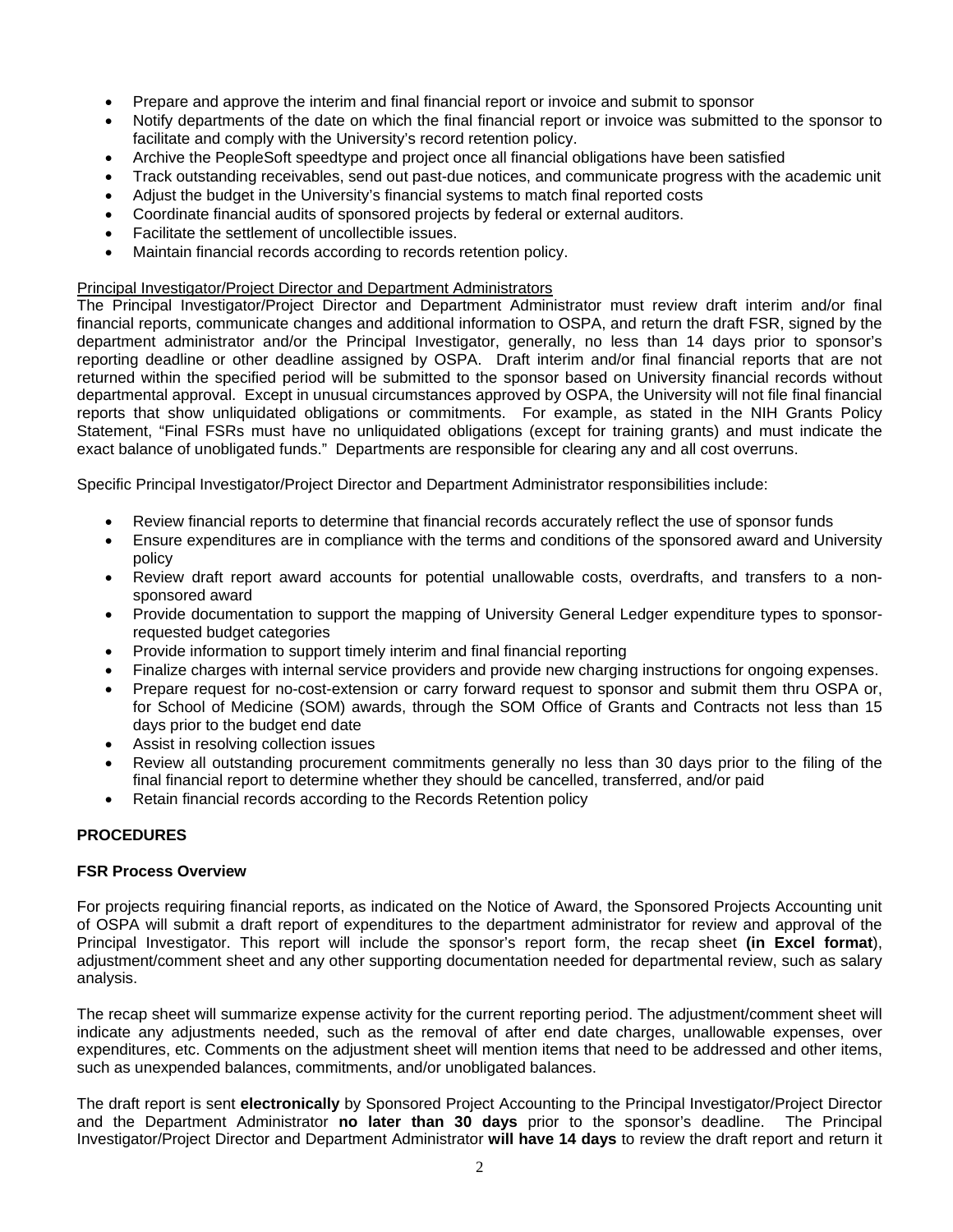electronically to Sponsored Projects Accounting. During this time, the Department Administrator should review the draft report and identify any adjusting entries and/or supportive documentation necessary to complete the report. If additional adjustments are anticipated, the department administrator should indicate on the appropriate section of the recap sheet and attach documentation. The recap sheet should be signed by both the Administrator **and** the Principal Investigator or his/her designee, such as the chairman or department head in the PI's absence, or when the PI is no longer with the University, and returned electronically to Sponsored Projects Accounting before the due date.

Upon receipt of the approved draft report, Sponsored Projects Accounting will then prepare the final report to be submitted to the sponsor by the required deadline. A copy of the final report will be sent electronically to the Principal Investigator/Project Director. If unexpended funds are to be returned, Sponsored Projects Accounting will request a check from Accounts Payable, provided all agency funds have been received, and forward it along with the report to the agency. If unexpended funds can be carried over to the continuation account, Sponsored Projects Accounting will prepare an "Unobligated Balance Sheet" to be completed and forwarded to the pre-award unit of OSPA or the SOM Office of Grants and Contracts (as applicable) so that a revised Notice of Award can be issued for the continuation account.

### **Points to Remember**

- Case Western Reserve University is required by federal sponsors to submit FSRs on all federal awards no later than 90 days after the close of the budget and/or award period. Failure to comply with these requirements may lead to delays or withholding of awards, loss of automatic carryover authority, loss of advanced payments, loss of expanded authorities, removal from participation in NIH funded awards under the Federal Demonstration Project (FDP), and designation as a high risk grantee.
- Financial reports on non-federal sponsored projects vary in format and due dates. Annual or interim reports are most often required within 30 to 90 days after the reporting period end date. The investigator's progress and/or narrative reports may need to be submitted in conjunction with the financial report.
- Sponsored Projects Accounting will prepare the draft financial report indicating which month's expense statement is being used and include only those adjustments applicable to the current reporting period.
- For Final reports, the expense statement for the month following the project's end date should be used, thus allowing 30 days for any additional committed expenditures to be paid (unless the speedtype is in deficit, in which case the final month's statement can be used).
- If **FUNDS REMAIN** (after adjustments) at the end of the reporting period, a note will appear on the adjustment/comment sheet indicating what will/should be done with this balance. The note can be one of the following: 1) funds will be carried over to the continuation project; 2) the balance must be requested and approved by the sponsor in order to be carried over; 3) the balance will be returned to the sponsor. (The note should also be shown on the financial report.)
- When the **BALANCE EXCEEDS 25% of the award**, a note will appear on the adjustment/comment sheet with guidelines.
- If **COMMITMENTS** appear on the final month's statement, the department should review the status and determine if the commitment(s) should be paid on this project speedtype, transferred, and/or cancelled.
- If a **DEFICIT EXISTS**, Sponsored Projects Accounting will develop a base for the amount of the direct cost to be removed and include this amount in the "overspent" category on the recap sheet. The department must complete the adjustment sheet indicating which amounts should be removed as a deficit **or, if applicable,** complete the preaward section identifying which costs are preaward spending for the next year.
- If a **deficit exists due to preaward spending**, the department must indicate the amount in the preaward section on the adjustment/comment sheet and attach a copy of expense statements with the preaward expenses highlighted. For those pre-award expenses that are more than 60 days before the start of the next period, the department must complete an IPAS form and obtain management center approval. The signed IPAS form must be returned to Sponsored Projects Accounting with the other FSR documents.